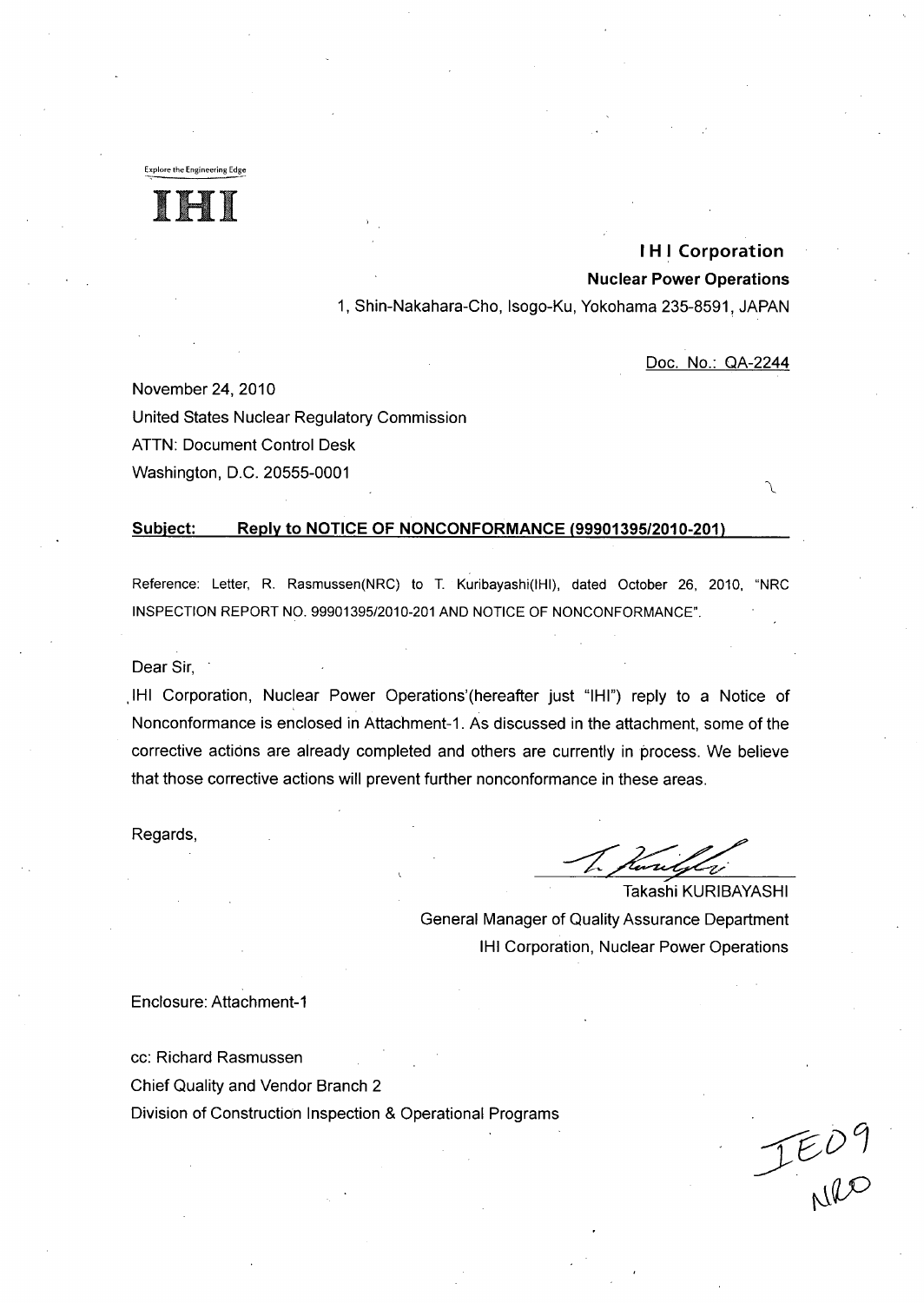Attachment-i IHI reply to NRC Notice of Nonconformance NRC Inspection Report No. 99901395/2010-201

## A. Nonconformance **99901395/2010-201-01**

#### **Description**

Criterion V, "Instructions, Procedures, and Drawings," of Appendix B, "Quality Assurance Criteria for Nuclear Power Plants and Fuel Reprocessing Plants," to Title 10 of the Code of *Federal Regulations* (10 CFR) Part 50, "Domestic Licensing of Production and Utilization Facilities," states, in part, that "activities affecting quality shall be prescribed by documented instructions, procedures, or drawings, of a type appropriate to the circumstances and shall be accomplished in accordance with these instructions, procedures, or drawings."

Part 21 of Title **10** of the Code *of Federal Regulations* (10 CFR Part 21), "Reporting of Defects and Noncompliance," Section 21.3 of 10 CFR Part 21 (10 CFR 21.3), *"Definitions," Dedication,* states, in part, that the dedication process must be conducted in accordance with the applicable provisions of Appendix B to 10 CFR Part 50 (Appendix B), "Quality Assurance Criteria for Nuclear Power Plants and Fuel Reprocessing Plants."

IHI Procedure IBR A13-30003, "Control Procedure for Dedication of Commercial Grade Item," Revision G, dated September 10, 2010, provides the methods for the dedication of commercial-grade items and/or services used in nuclear safety applications.

IHI Drawing No. 022K095, "Specification of Quality Program (Commercial Grade Item)," Revision 0, dated October 21, 2009, defines the quality assurance requirements for commercial-grade items for the containment vessels for Vogtle Electric Generating Plant, Units 3 and 4.

Contrary to the above, as of September 17, 2010, IHI failed to provide adequate procedural guidance in IBR A13-30003 for the dedication of commercial-grade items. Specifically:

- IHI procedures such as IBR A13-30003 and IHI Drawing no 022K095 did not provide adequate guidance for including specific provisions or methodology for identification of the critical characteristics and their verification/acceptance methods to be performed during the conduct of the IHI vendor survey specific to the item being dedicated.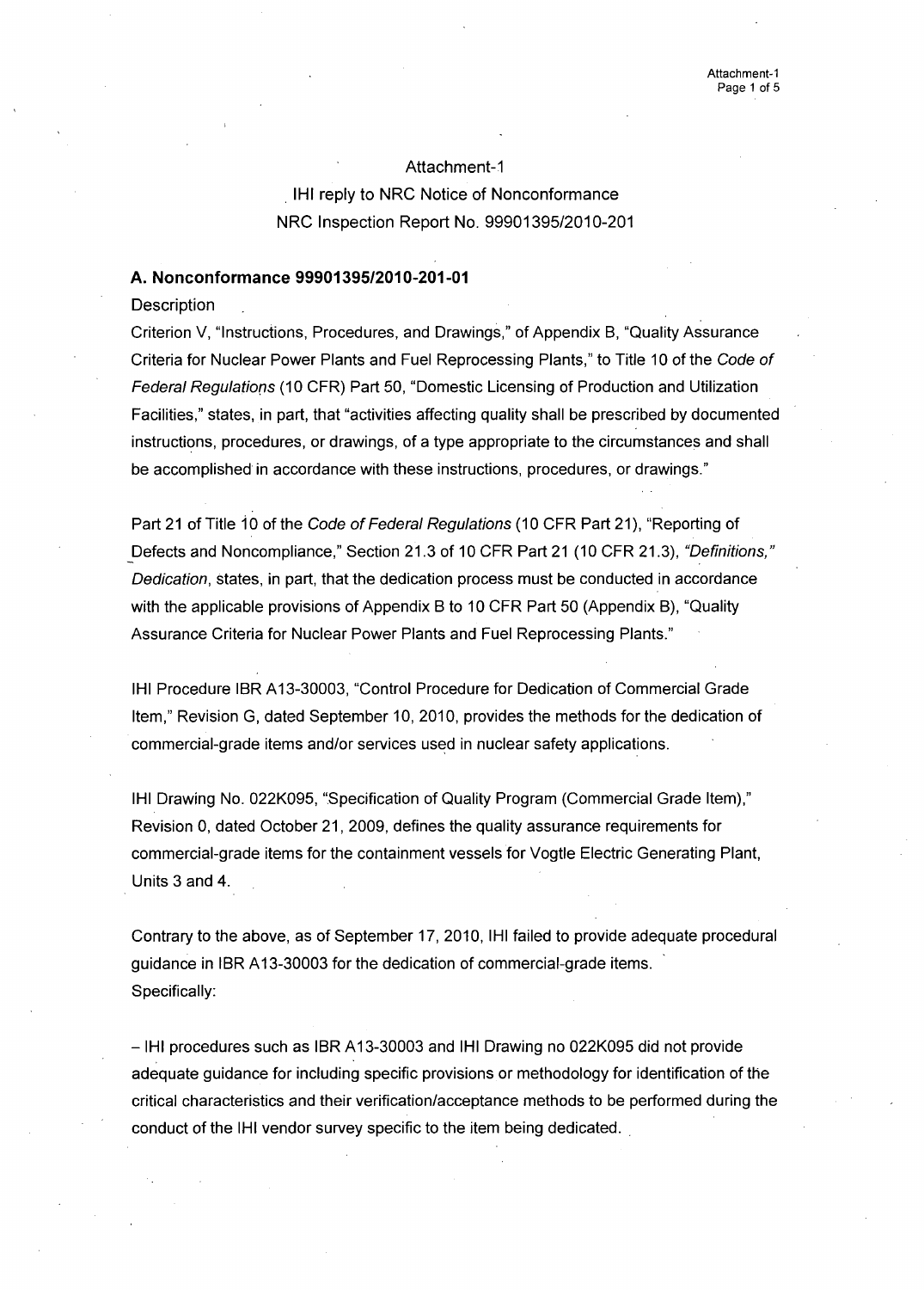- IBR A13-30003 did not include the appropriate definitions from 10 CFR 21.3, "Definitions." applicable to the dedication of commercial-grade items. The NRC inspection team noted that the procedure did not include the correct definitions for "commercial-grade item" and "basic component" and also did not include definitions for "critical characteristics," "dedication," and "dedicating entity," as defined in 10 CFR Part 21.

- IHI procedures, such as IBR **Al** 3-30003 and IHI Drawing No. 022K095, did not provide adequate guidance for the development of sampling inspection plans consistent with known industry standards. The NRC inspection team determined that IHI's sampling plan methodology was inconsistent with the guidance described in Electric Power Research Institute (EPRI) 7218, "Guideline for Sampling in the Commercial-Grade Item Acceptance Process," dated January 1999, for the use of normal, reduced, or tightened sampling plans. This issue is identified as Nonconformance 99901395/2010-201-01.

IHI's reply to Nonconformance 99901395/2010-201-01

#### (1) Reason for the noncompliance

IHI's recent manufacturing experiences have been limited to those of ASME stamped items for Non-US customers. Therefore IHI had less experience and practical application concerning dedication of commercial grade items or services in applying the published documents of EPRI Guideline NP-5652, 7218 and Subpart 2.14 of ASME NQA-1a-2009.

IHI had an incomplete understanding of the range of requirement to fully document the dedication of Commercial Grade Items and Services. Additionally, IHI agrees that our internal procedure, IBR A13-30003"Control *Procedure for Dedication of Commercial Grade Item",* did not include adequate guidance reflected in EPRI Guideline NP-5652 and 7218 due to our lack of full understanding.

#### (Evaluation of Impact and Extent)

IHI has plans to dedicate commercial grade items such as rubber gaskets, plastics and carbon moldings for containment personnel airlocks. However, the assembling of airlock mechanical portion has not yet started. Therefore, there is no impact on safety functions of dedicated or to be dedicated commercial grade item. IHI believes that the proposed corrective action will demonstrate the acceptability of planned CGI dedication for basic components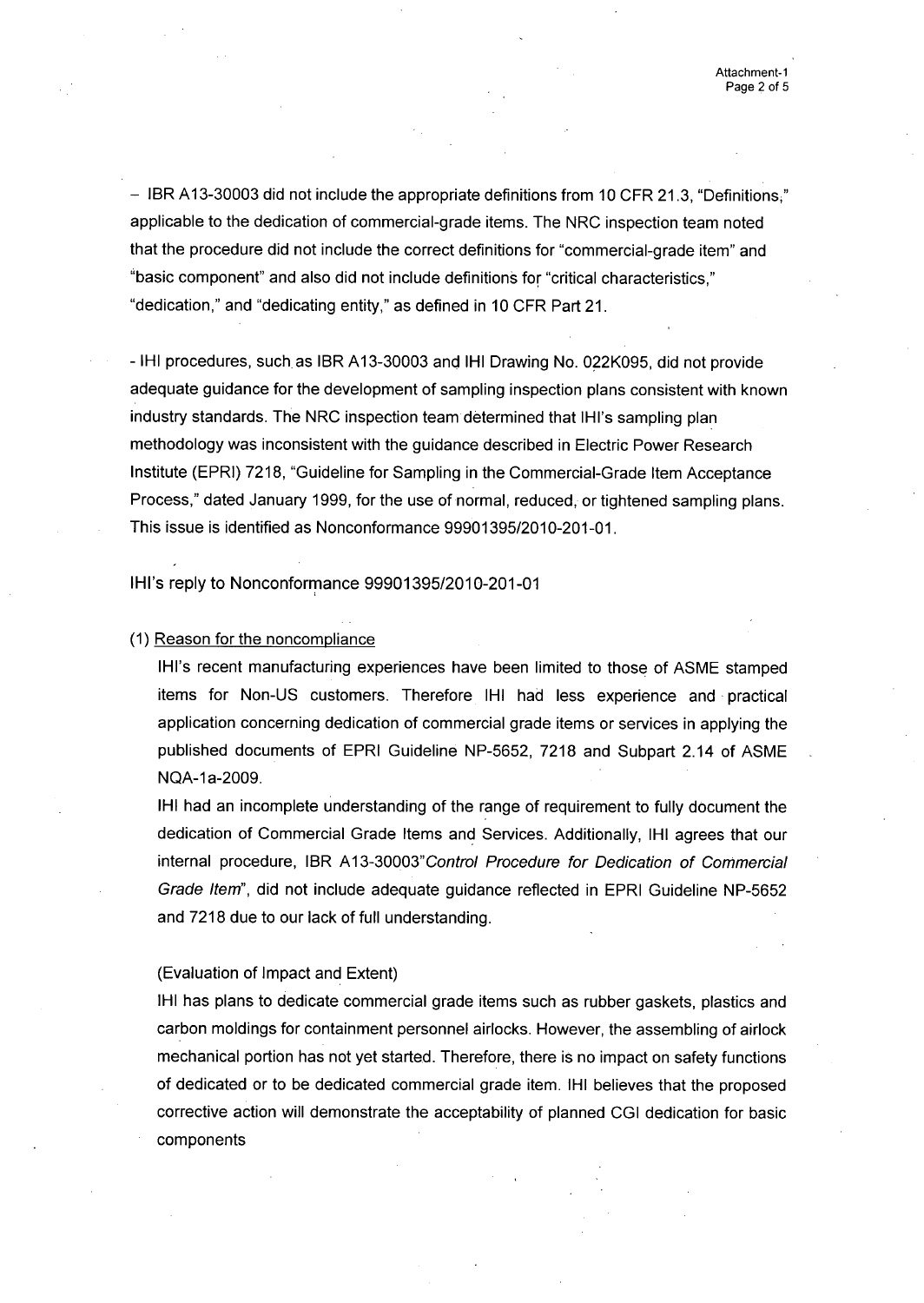## (2) Corrective steps that have been taken and the results achieved

- IBR A13-30003 and IHI Drawing No.5901003-022K095 has been revised to include an amplified guidance for identification of the critical characteristics and their verification/acceptance methods.

- IBR A13-30003 has been revised to include the appropriate definitions from 10 CFR 21.3, "Definitions," applicable to the dedication of commercial grade items.

- IBR **Al** 3-30003 has been revised to provide adequate guidance for the development of sampling inspection plans consistent with known industry standards.

- IHI Drawing No.021K672"CGI dedication procedure for EPDM gasket" and IHI Drawing No.021K678 "CGI dedication procedure for BISHILITE No.1" have been revised to reflect the new requirements of revised IBR A13-30003.

- The dedication process for EPDM, BISHILITE was subsequently performed including re-survey in accordance with the newly revised dedication procedures of 021K672, 021K678.

(3) Corrective steps that will be taken to avoid noncompliance

- QAPD will be revised to be consistent with revised IBRs.

- In addition the above, IHI is now preparing to indoctrinate QA/QC/Design personnel on revised QAPD and IBRs to assure consistent understanding of the updated requirements iterated above.

#### (4) Date when corrective action will be completed

**-** January 31, 2011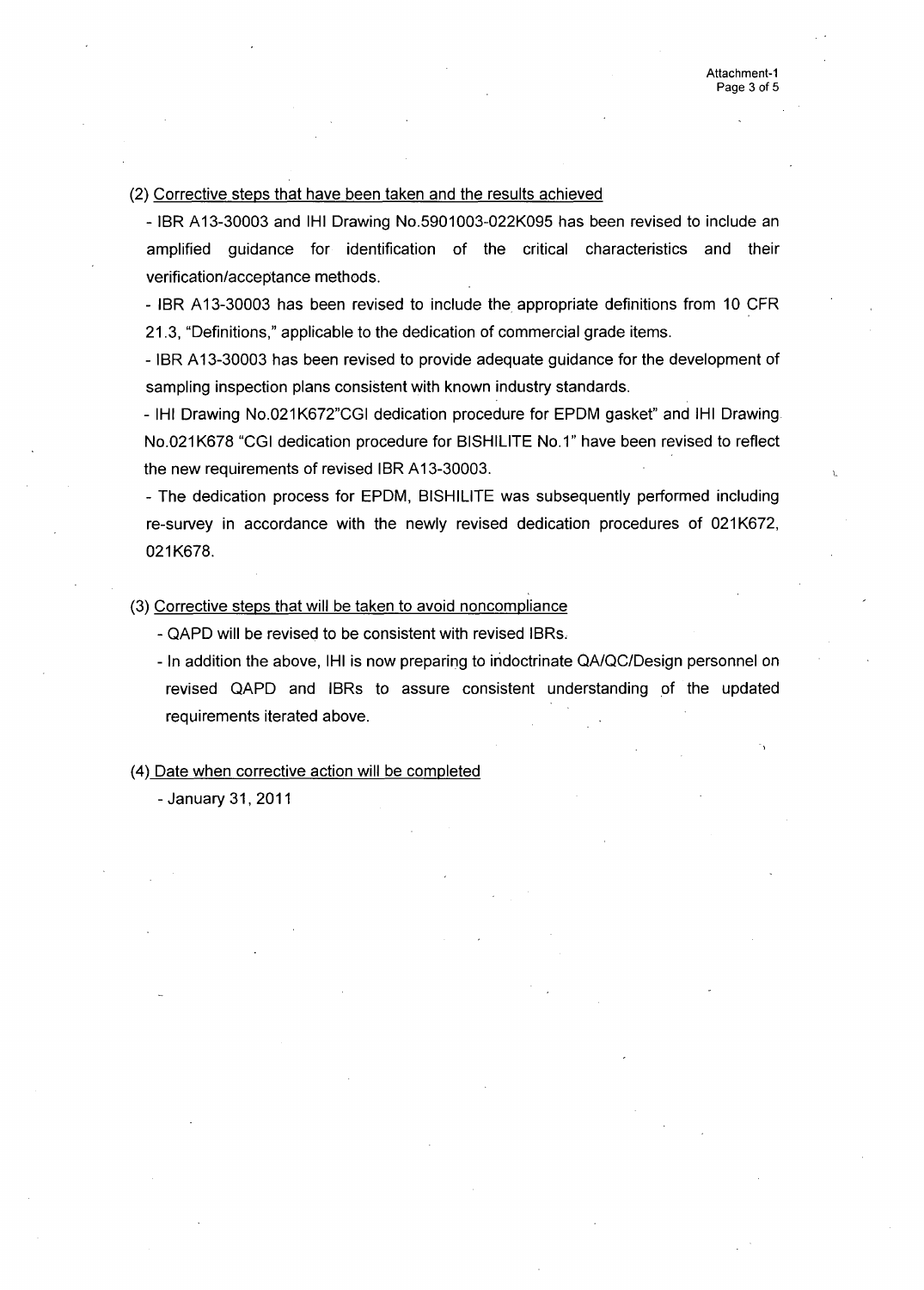## B. Nonconformance **99901395/2010-201-02.**

### **Description**

Criterion XVI, "Corrective Action," of Appendix B to 10 CFR Part 50 states that "measures shall be established to assure that conditions adverse to quality, such as failures, malfunctions, deficiencies, deviations, defective material and equipment, and nonconformances are promptly identified and corrected. In the case of significant conditions adverse to quality, the measures shall assure that the cause of the condition is determined and corrective action taken to preclude repetition. The identification of the significant condition adverse to quality, the cause of the condition, and the corrective action taken shall be documented and reported to appropriate levels of management."

IHI is committed to American Society of Mechanical Engineers NQA-1-1994, "Quality Assurance Requirements for Nuclear Facility Applications," Nonmandatory Appendix 16A-1, which states, in part, that conditions adverse to quality should be reviewed to determine the existence of trends. The significance of identified trends should be classified to determine whether further action is necessary.

Contrary to the above, as of September 17, 2010, IHI failed to review conditions adverse to quality to determine the existence of trends. The NRC inspection team identified 5 instances involving IHI operators failing to appropriately follow procedures that led to nonconforming conditions for US and Chinese components. These 5 instances occurred over a 12 month period.

This issue is identified as Nonconformance 99901395/2010-201-02.

IHI's reply to Nonconformance 99901395/2010-201-01

## (1) Reason for the noncompliance

Commitment to criterion 16A-1 of NQA-1-1994 was added to our QAPD by the revision on August 27, 2010 reflecting the customer's comments in a recent review, IHI had been preparing the issuance of a related procedure document and implementation process of Trend Analysis of Nonconformity Reports, but failed to complete the actions before our recent NRC inspection.

#### (Evaluation of Impact and Extent)

Each nonconformance in our system has been identified, evaluated and dealt with the documented IHI procedure in appropriate manners. Therefore, even though